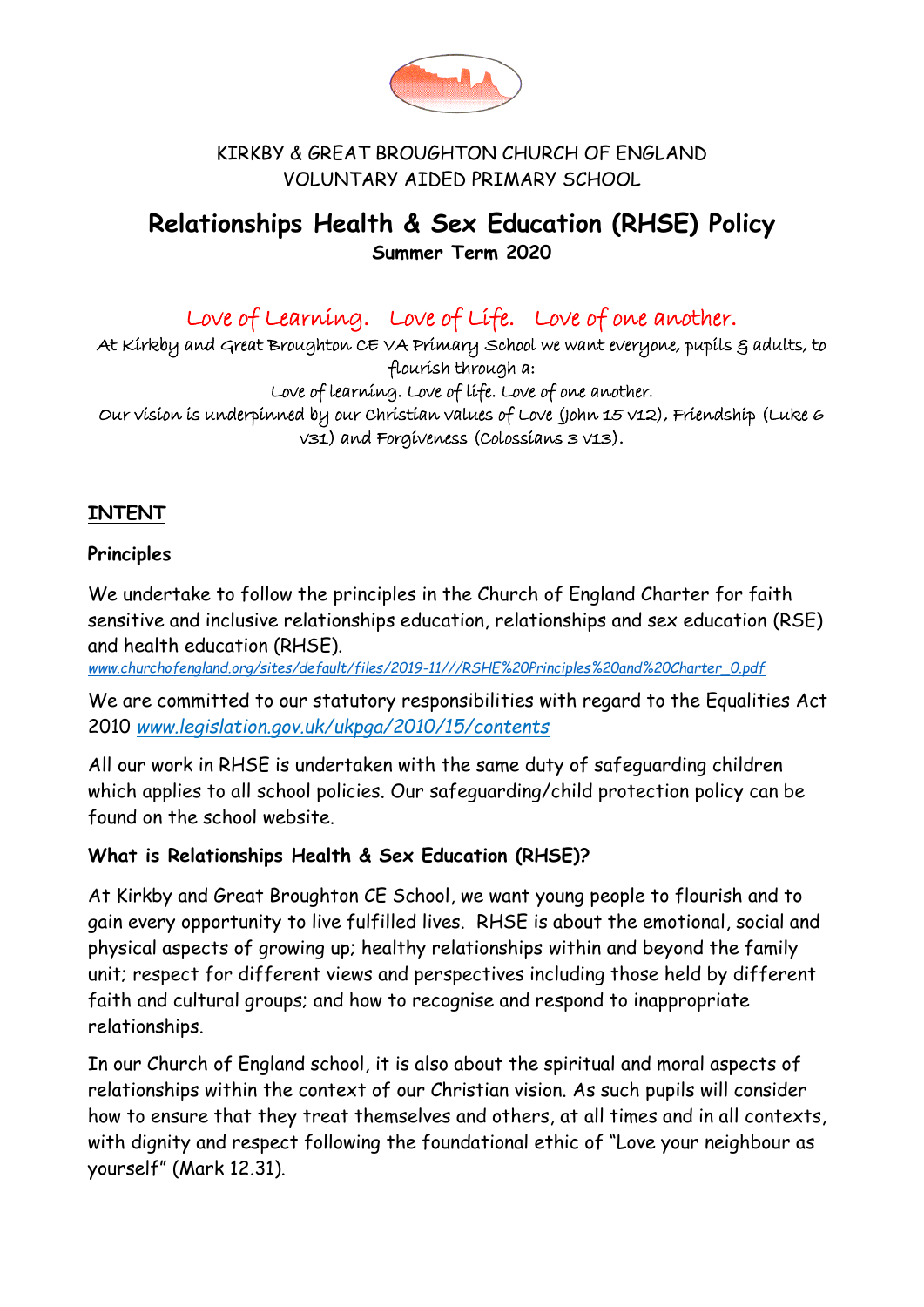**Aims** – by the end of Primary School:

- Children are familiar with different types of relationship in daily life and degrees of familiarity.
- Children learn how to build respectful relationships with others.
- Children learn how to resolve differences respectfully.
- Children recognise families take many different forms but all can provide a happy, stable environment in which to grow up.
- Children learn about their own bodies and how to look after their bodies.
- Children learn how their bodies will change in puberty and how this may affect them.
- Children are confident in expressing their emotions and feelings to trusted peers and adults.
- Children are familiar with Christian beliefs and attitudes towards sex and relationships.
- Children know how to recognise inappropriate relationship behaviour (including online and on social media) and how to respond or seek help.

# **IMPLEMENTATION**

In our school RHSE is delivered by school staff as part of the PSHE curriculum within timetabled PSHE lessons. Some factual aspects of RHSE are a well-established part of the National Curriculum for Science (2014) and will continue to be taught as part of timetabled science lessons.

# **Definitions**

**Relationships Education (statutory)** is learning about how to:

- be appreciative of existing relationships
- to form new healthy relationships
- to enjoy strong positive, non-exploitative, caring relationships online and in person.

This will particularly reference family relationships including marriage, friendships and relationships with peers and adults.

**The Science Curriculum (statutory)** includes learning about the human body parts (including correct terminology), and the biological facts of human growth, puberty and reproduction.

**Sex Education (not mandatory in primary schools)** Governors at Kirkby and Great Broughton CE Primary School have agreed this should be offered to prepare and protect the children in our community as research shows that the age of onset of puberty has come down in recent decades (typical age range 8-14). We also want to equip our children to cope with the themes they may encounter through all forms of popular media. At our school this will include discussion of the emotional and practical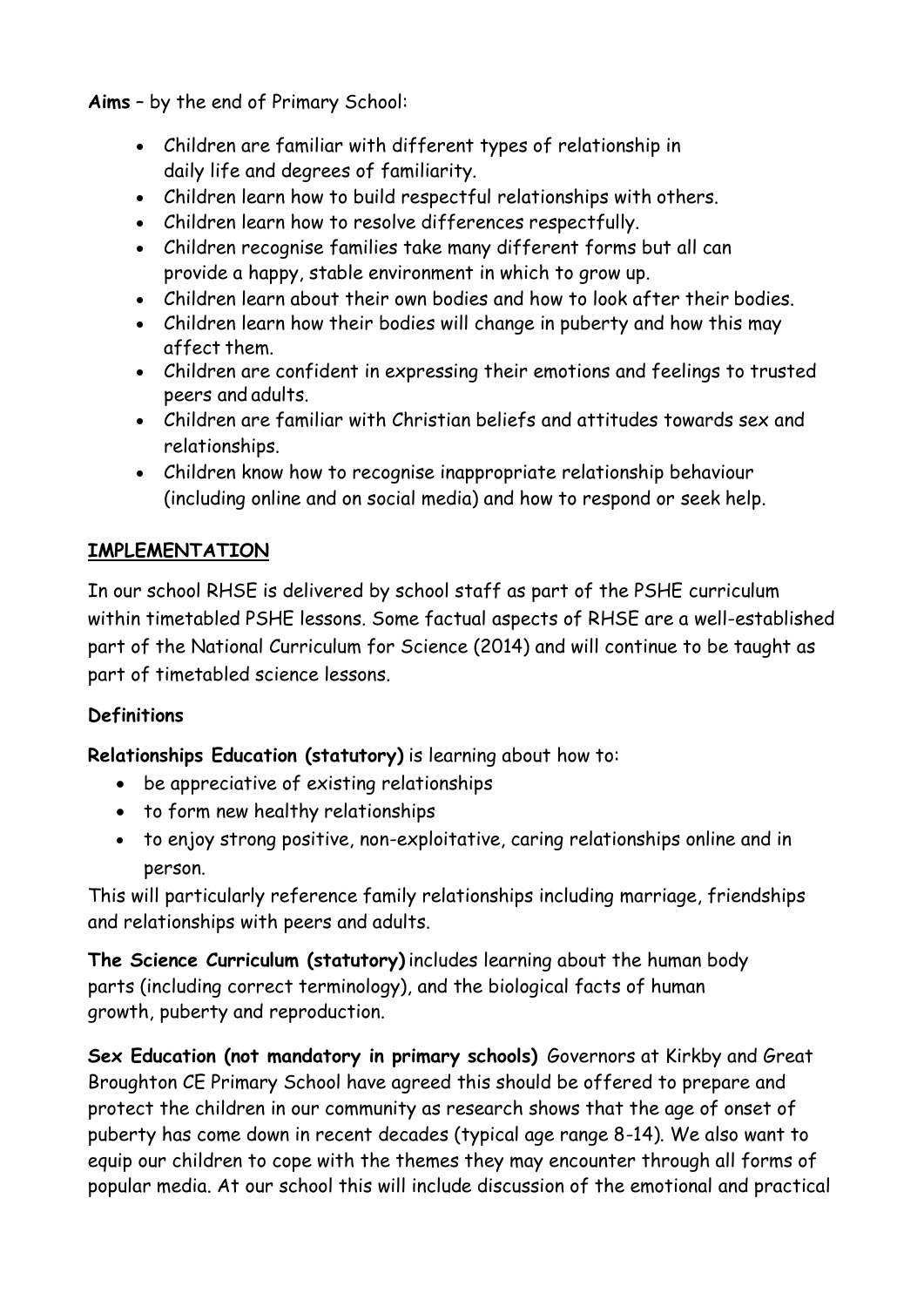aspects of puberty, the chance to ask questions anonymously and discussion of the concept of consent, including the use of social media.

#### **Overview of content**

## **Science Curriculum – KS1 & 2**

Children learn about life cycles and life processes in animals and humans as part of the National Curriculum science programme of study. They also learn about the function of different body parts, correct terminology and how to keep their bodies healthy through diet and exercise.

In upper Key Stage 2 children learn that babies develop within a mother's uterus and that babies are conceived when an egg is fertilised by a male.

# **Relationships and Health Education (within PSHE) Curriculum – EYFS, KS1 & 2**

Children learn initially about themselves and their feelings and this is then extended to think about how we relate to one another. Children develop the language of empathy, reconciliation and respectful debate. They learn how to recognise emotions and reactions in others.

Children learn about different families and cultures.

Children learn how to keep themselves healthy and safe. This includes learning about potential hazards such as misuse of drugs and alcohol, e-safety and physical safety.

## **Relationships & Sex Education – Years 5-6**

Children learn about puberty and how their bodies will develop through short films and adult-led discussion of the emotional and practical impact of these changes. We emphasise that this happens over a wide age-range (the current typical age-range is 8-14) so some friends will develop before others. There is a chance for children to ask questions anonymously. All children are taught about menstruation and its purpose but girls are offered additional sessions on this aspect. In Year 6, children learn how babies are conceived and born within the context of loving, respectful, committed relationships.

Children will also be taught about the value of their own bodies, mutual respect and the right to privacy and consent, including on social media.

Parents are invited to view the materials to be used in advance in order to prepare for questions at home.

**The following table shows when new content will be taught – learning from earlier stages is revisited and consolidated too:**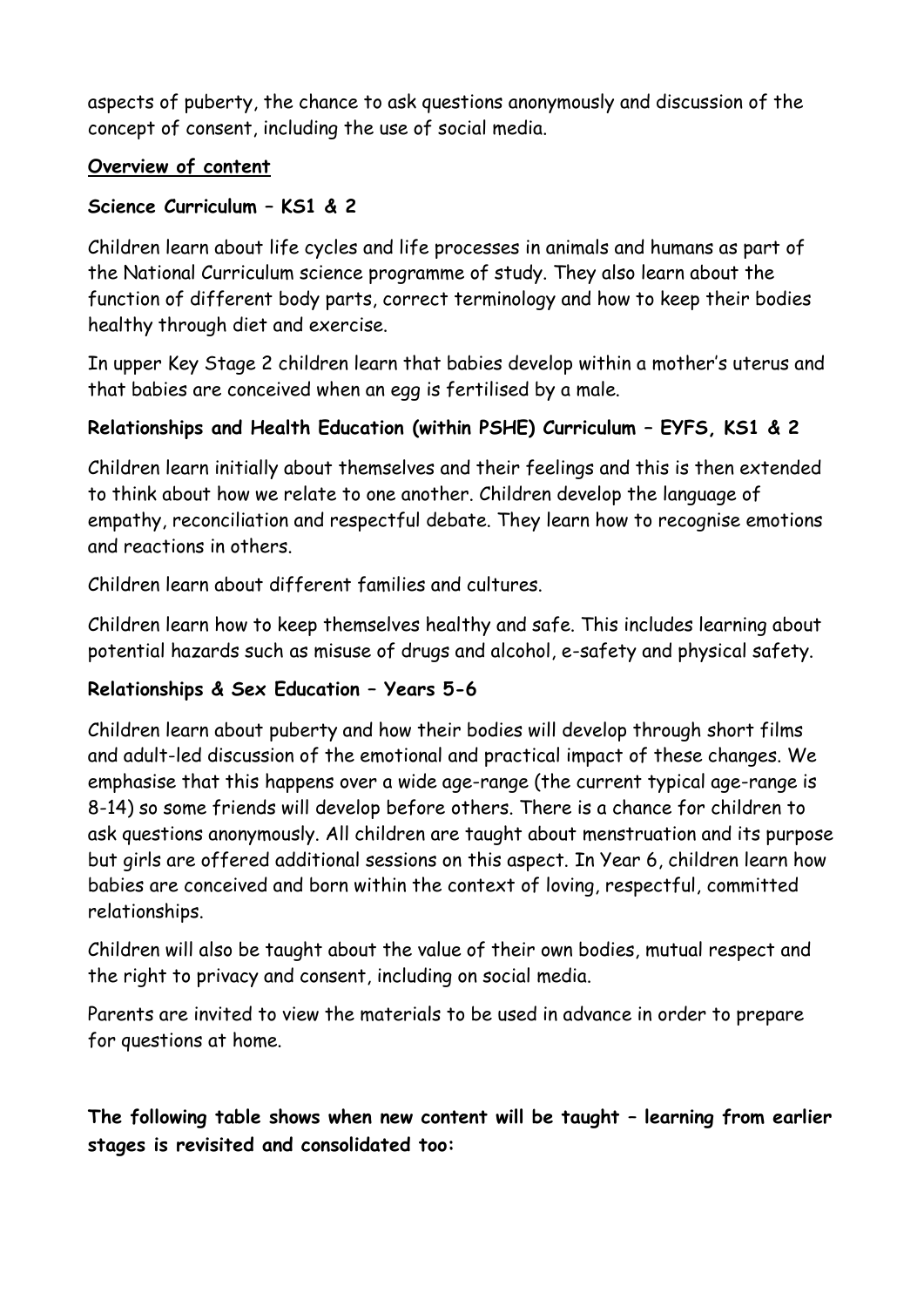|                                               | National                                                                                                                                                                                                                                                                                        |                                                                                                                                                                        | Personal, Social & Health Education (PSHE)                                                                                                                                                              |                                                                                                                                                                                                                             |  |
|-----------------------------------------------|-------------------------------------------------------------------------------------------------------------------------------------------------------------------------------------------------------------------------------------------------------------------------------------------------|------------------------------------------------------------------------------------------------------------------------------------------------------------------------|---------------------------------------------------------------------------------------------------------------------------------------------------------------------------------------------------------|-----------------------------------------------------------------------------------------------------------------------------------------------------------------------------------------------------------------------------|--|
|                                               | Curriculum<br><b>Science</b>                                                                                                                                                                                                                                                                    | Relationships<br><b>Education</b>                                                                                                                                      | <b>Health Education</b>                                                                                                                                                                                 | <b>Sex Education</b>                                                                                                                                                                                                        |  |
| <b>EYFS</b>                                   | My body                                                                                                                                                                                                                                                                                         | Me & My family<br>$\bullet$<br>Being a good<br>friend                                                                                                                  | Toilet hygiene<br>$\bullet$<br>Eating hygiene<br>$\bullet$                                                                                                                                              |                                                                                                                                                                                                                             |  |
| K <sub>51</sub><br>(over 2<br>years)          | Correct names<br>$\bullet$<br>for external<br>body parts<br>Life cycles of<br>$\bullet$<br>animals (insects,<br>frogs)<br>Differences<br>$\bullet$                                                                                                                                              | Families<br>$\bullet$<br>Caring<br>friendships<br>People who help<br><b>US</b>                                                                                         | Hand washing<br>$\bullet$<br>Care of teeth<br>$\bullet$<br>Prevention of<br>$\bullet$<br>spread of germs<br>Healthy foods<br>$\bullet$<br>My private body<br>$\bullet$<br>Growing & change<br>$\bullet$ |                                                                                                                                                                                                                             |  |
| Lower<br>KS <sub>2</sub><br>(over 2<br>years) | How plants<br>$\bullet$<br>reproduce<br>Life cycles of<br>$\bullet$<br>animals (birds,<br>mammals)<br>Teeth, Muscles and<br>skeletons                                                                                                                                                           | Strategies for<br>$\bullet$<br>coping with<br>disagreements<br>Friends I can't<br>see                                                                                  | Different food<br>$\bullet$<br>groups<br><b>Balanced diet</b><br>$\bullet$<br>Importance of<br>$\bullet$<br>exercise                                                                                    |                                                                                                                                                                                                                             |  |
| Upper<br>KS <sub>2</sub><br>(over 2<br>years) | Function of internal<br>$\bullet$<br>organs: heart,<br>respiration,<br>digestion<br>Human life<br>$\bullet$<br>cycle<br>including<br>puberty<br>Life processes<br>including<br>reproduction in<br>plants & animals<br>Inheritance -<br>$\bullet$<br>how<br>characteristic<br>s are passed<br>on | Making new<br>$\bullet$<br>relationships<br>Trust in<br>relationships<br>Changing<br>٠<br>emotions<br>Social media<br>$\bullet$<br>Respectful<br>$\bullet$<br>language | Keeping healthy inc<br>$\bullet$<br>good mental health<br>& well-being<br>Personal hygiene<br>$\bullet$<br>Harmful<br>substances<br>Keeping safe<br>(including<br>Crucial<br>Event)                     | From Year 5:<br>How will my body<br>change?<br>Why will my<br>$\bullet$<br>body change?<br>Respecting my<br>$\bullet$<br>own and others'<br>bodies.<br>In Year 6:<br>What is sex?<br>Stable &<br>committed<br>relationships |  |

## **Teaching & learning**

RHSE will be taught as part of timetabled PSHE lessons through:

- York Diocese Approved scheme of work (KS1 & 2 Love and Sex Matters)
- PSHE scheme resource material: I am I know I can, CWP:Teaching SRE with Confidence, CWP:Drug & Alcohol Education
- Stories
- Discussion
- Anonymous question baskets